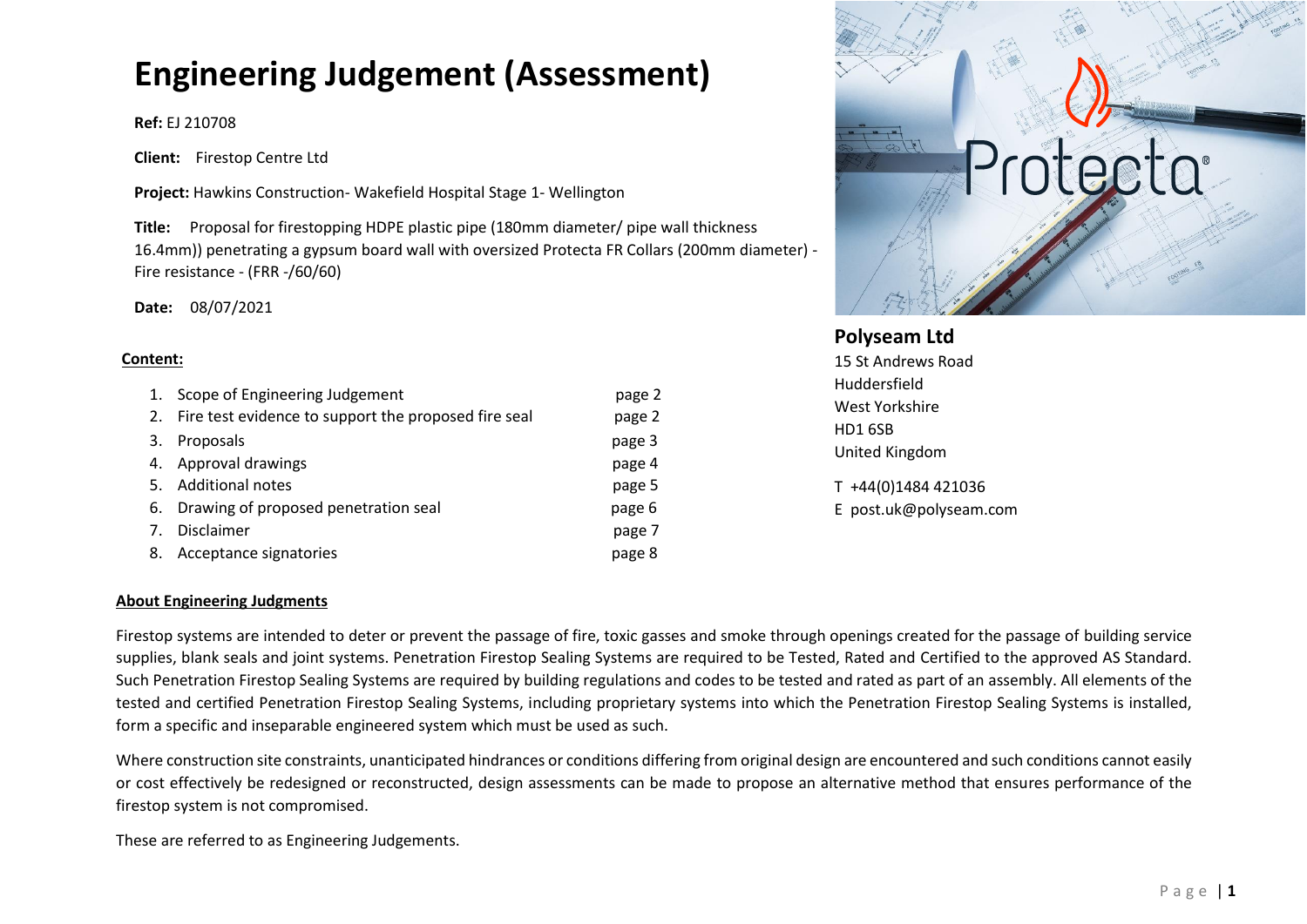# **1. Scope of EJ**

Firestop Centre Ltd. have been asked to provide a solution for firestopping HDPE plastic pipes (180 mm diameter/ pipe wall thickness 16.4mm) penetrating a gypsum board wall (128mm depth) comprising of 76mm steel KOROK stud and 2 layers of 13mm thick Fyreline gypsum board on both faces of the stud.

Wall elements are required to be otherwise tested or assessed by others for the required fire resistance period for -/60/60.

The 180mm diameter HDPE pipe (pipe wall thickness 16.4mm) penetrates the gypsum board wall and there is no specific Protecta FR Pipe Collar to suit this specific outside diameter.



This drawing was supplied to us by Firestop Centre Ltd.

We are proposing that an oversized collar (200mm diameter/60mm depth) can be fitted to the face of the wall leaving an approximate annular space of 10mm wide between the inside of the collar and the pipe.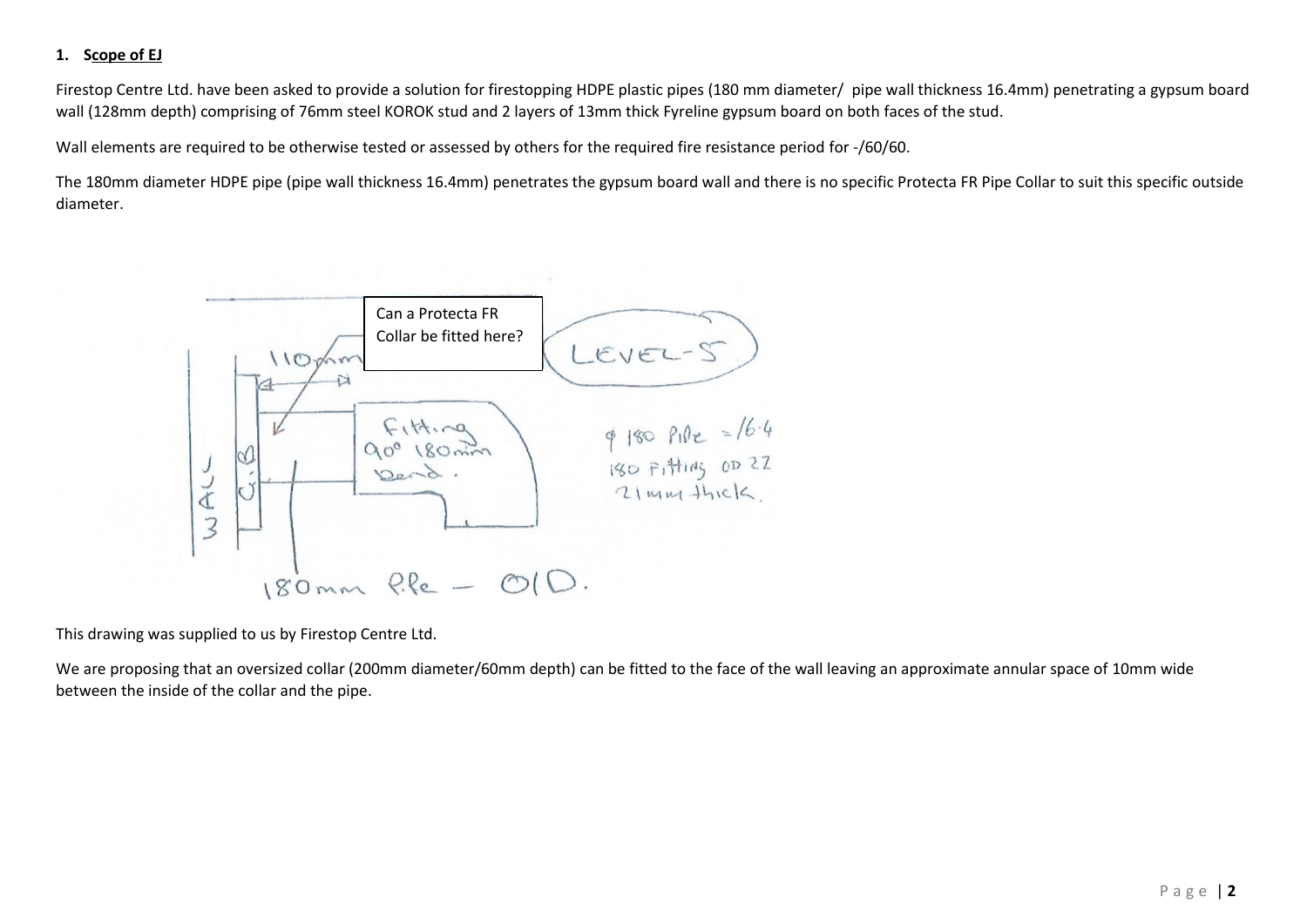## **2. Fire test evidence to support the proposed fire seal**

All fire test evidence is drawn from:

**Fire assessment report:** Warrington Fire Australia Assessment Report - Service Penetrations protected with Protecta FR Collars in accordance with AS1530.4:2014 and AS 4072.1:2005

| Sponsor: Polyseam Ltd           | Report number: 5147800B           |
|---------------------------------|-----------------------------------|
| <b>Revision: R3.2</b>           | Reference number: FAS190125       |
| <b>Issued date: 21 May 2021</b> | <b>Expiry date: 30 April 2026</b> |

**Key references:**

#### **Pages 8-9 of 159 …. Point 5**

Where PE pipes are mentioned, this includes PE-LD, PE-MD, PE-HD, PE-X and similar. The tested PE-HD pipe was confirmed by report sponsor and pipe manufacturer to be similar to HDPE pipes. Therefore, the FRLs shown for PE-HD pipes in section 6 are applicable to HDPE pipes. Therefore, the FRLs shown for PE-HD pipes in section 6 are applicable to HDPE pipes.

#### **Page 9 of 159 …. Point 8**

Some of the Protecta FR Collars were tested oversized, i.e. the internal diameter of the collar is larger than the pipe diameter. Protecta FR Collars are oversized to allow for the natural gradient of pipework for flow purposes and inconsistencies of pipe installation.

An oversize collar can therefore be used in situations where the penetration size is greater than the pipe diameter and/or where the pipe is inserted at an angle.

Oversize collars can be used as a method of fire protection in both walls and floors for any type of services as assessed in section 6 including both pipes and cables where the requirement for oversize collars arise due to angling of services or oversized apertures.

However, when used with over-sized collars, the fire resistance performance of any 180 minutes or 240 minutes systems must be reduced to maximum 120 minutes in integrity and insulation.

The minimum angle tested is 45º as shown in the example in clause 6.5.2 and so this allows the use of over-sized collars for pipes at angles from 90° to 45°.

The maximum collar size is 160 mm. The maximum average annular space to be used with over-sized collars is 55 mm.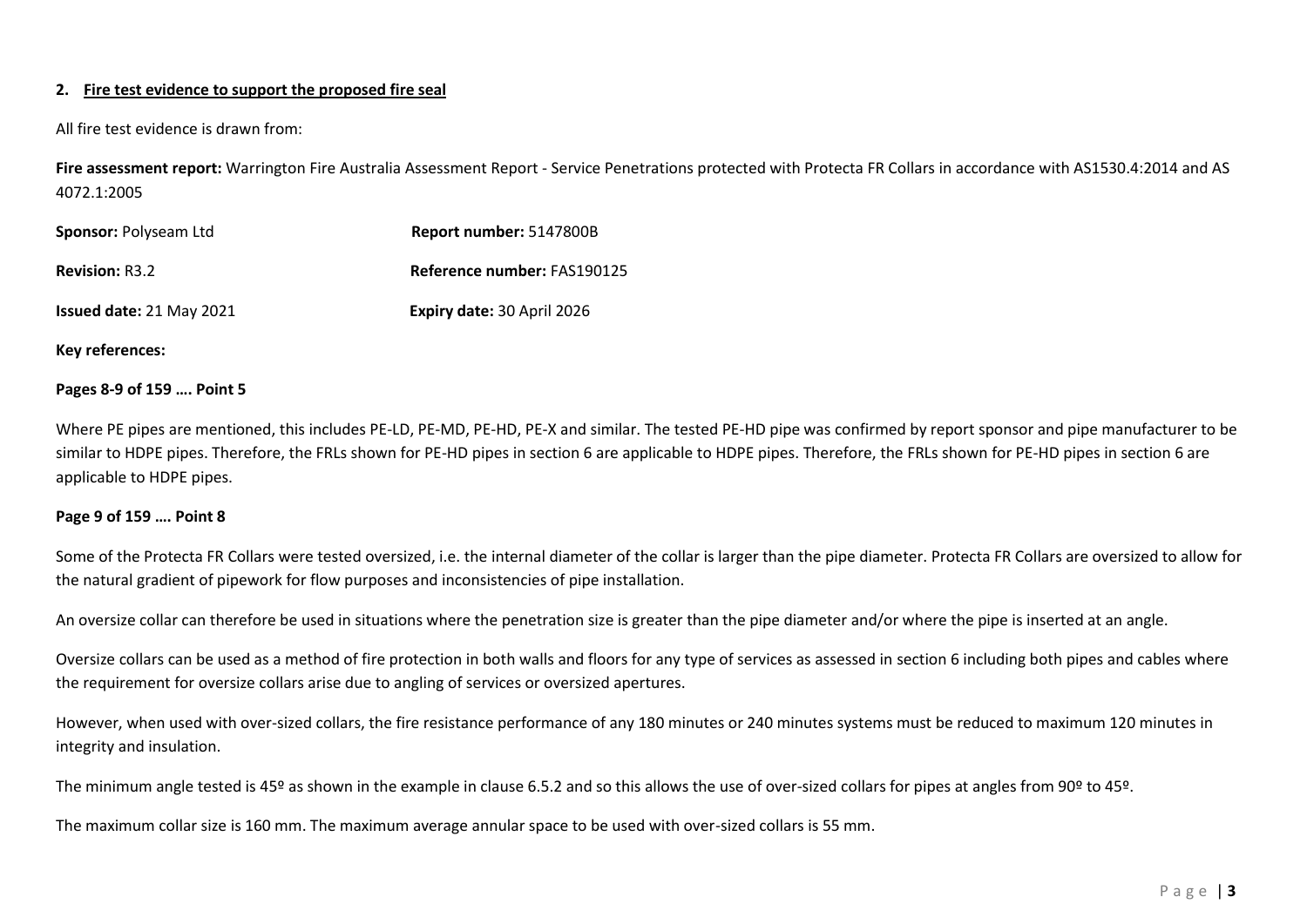

Fire assessment report R3.2

#### 6.5.2 Oversize penetration seals, in drywalls and concrete/masonry walls or floors



Table 36 PVC-U pipe installed at an angle (45°)

| <b>Services</b>                                                                                                                                                                                                                                                                                                                                                                                                                                                                                                                                                  | <b>Collar inlay</b> | <b>FRL</b>     |
|------------------------------------------------------------------------------------------------------------------------------------------------------------------------------------------------------------------------------------------------------------------------------------------------------------------------------------------------------------------------------------------------------------------------------------------------------------------------------------------------------------------------------------------------------------------|---------------------|----------------|
| <b>PVC-U pipe</b>                                                                                                                                                                                                                                                                                                                                                                                                                                                                                                                                                |                     |                |
| Diameter 50 mm, wall thickness 2.4 mm*                                                                                                                                                                                                                                                                                                                                                                                                                                                                                                                           | $60 \times 15.0$ mm | $-$ /90/90 C/C |
| *Pipe fitted at 45° to the face of the partition in a horizontal plane<br>Note: Oversize collars can be used as a method of fire protection in both walls and floors for any type of<br>services as assessed in section 6 including both pipes and cables where the requirement for oversize collars<br>arise due to angling of services or oversized apertures. However, when used with over-sized collars, the fire<br>resistance performance of any 180 minutes or 240 minutes systems must be reduced to maximum 120<br>minutes in integrity and insulation. |                     |                |

The annular gap penetrating the wall was filled with FR Acrylic Sealant (minimum depth 25mm) to the depth of the boards on both sides of the wall.

The inside diameter of the 160mm Protecta FR Collar is nominally 170mm diameter.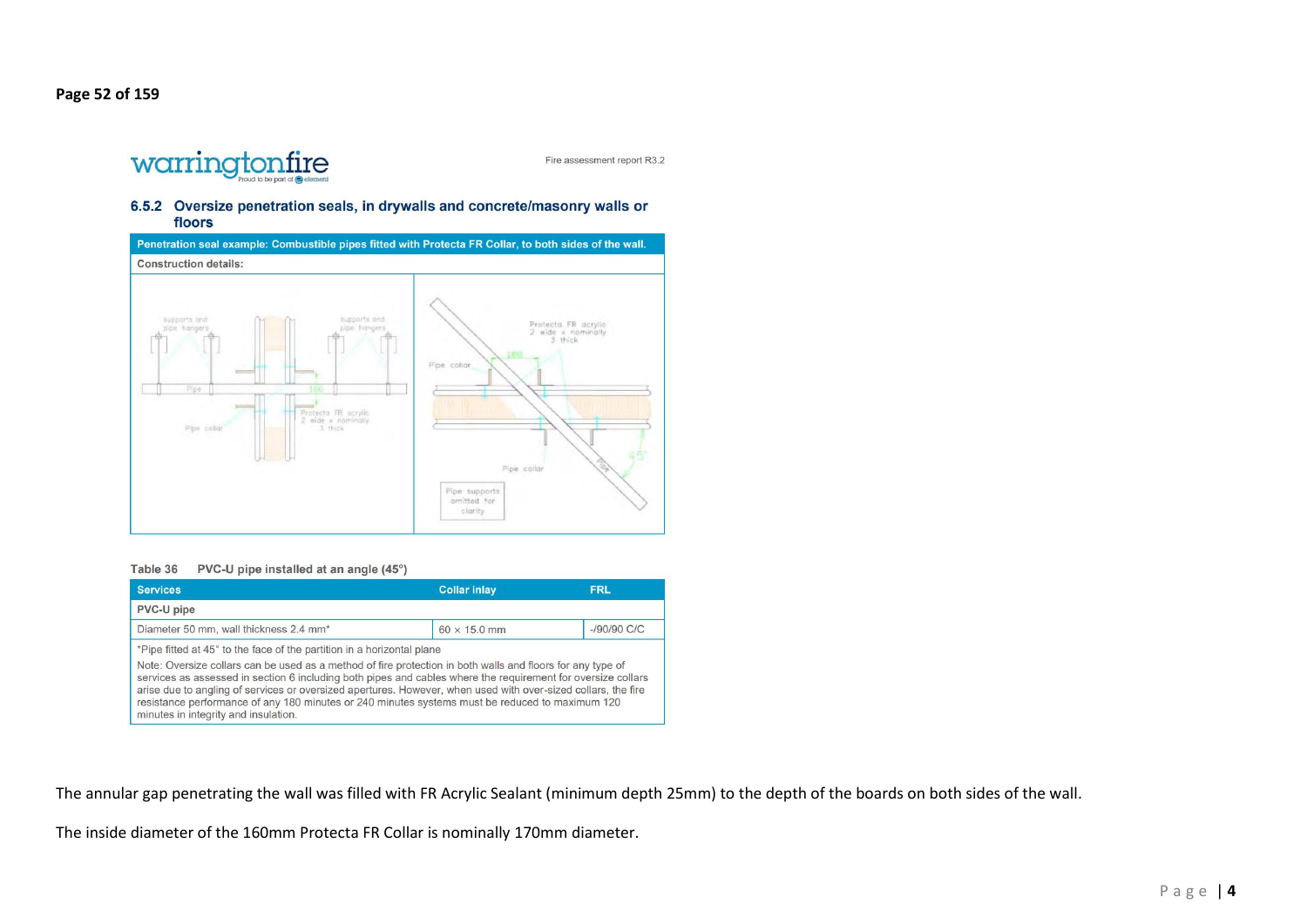**Page 29 of 159** 



Fire assessment report R3.2

Table 18 PE pipes (diameter 110 - 160 mm) protected with Protecta FR collar installed at both sides of the wall

| <b>Services</b>                                                       | <b>Collar Inlay</b>  | <b>FRL</b>                 |  |
|-----------------------------------------------------------------------|----------------------|----------------------------|--|
| <b>PE</b> pipe                                                        |                      |                            |  |
| Diameter 110 mm, wall thickness 3.4-10.0 mm <sup>*</sup>              | $60 \times 6.0$ mm   | -/90/60 U/U, C/U, U/C, C/C |  |
| Diameter 125 mm, wall thickness 4.0-11.5 mm <sup>*</sup>              | $60 \times 8.8$ mm   |                            |  |
| Diameter 140 mm, wall thickness 4.4-12.8 mm <sup>*</sup>              | $60 \times 11.5$ mm  |                            |  |
| Diameter 160 mm, wall thickness 4.9-14.6 mm <sup>*</sup>              | $60 \times 15.0$ mm  | -/90/90 U/U, C/U, U/C, C/C |  |
| Diameter 200 mm, wall thickness 6.2-18.2 mm <sup>*</sup>              | $60 \times 18.0$ mm  | -/120/90 U/C, C/C          |  |
| Diameter 400 mm, wall thickness 36.3 mm <sup>*</sup>                  | $100 \times 40.0$ mm | -/90/90 C/C                |  |
| *Typical pipe diameters shown, see below graph for intermediate sizes |                      |                            |  |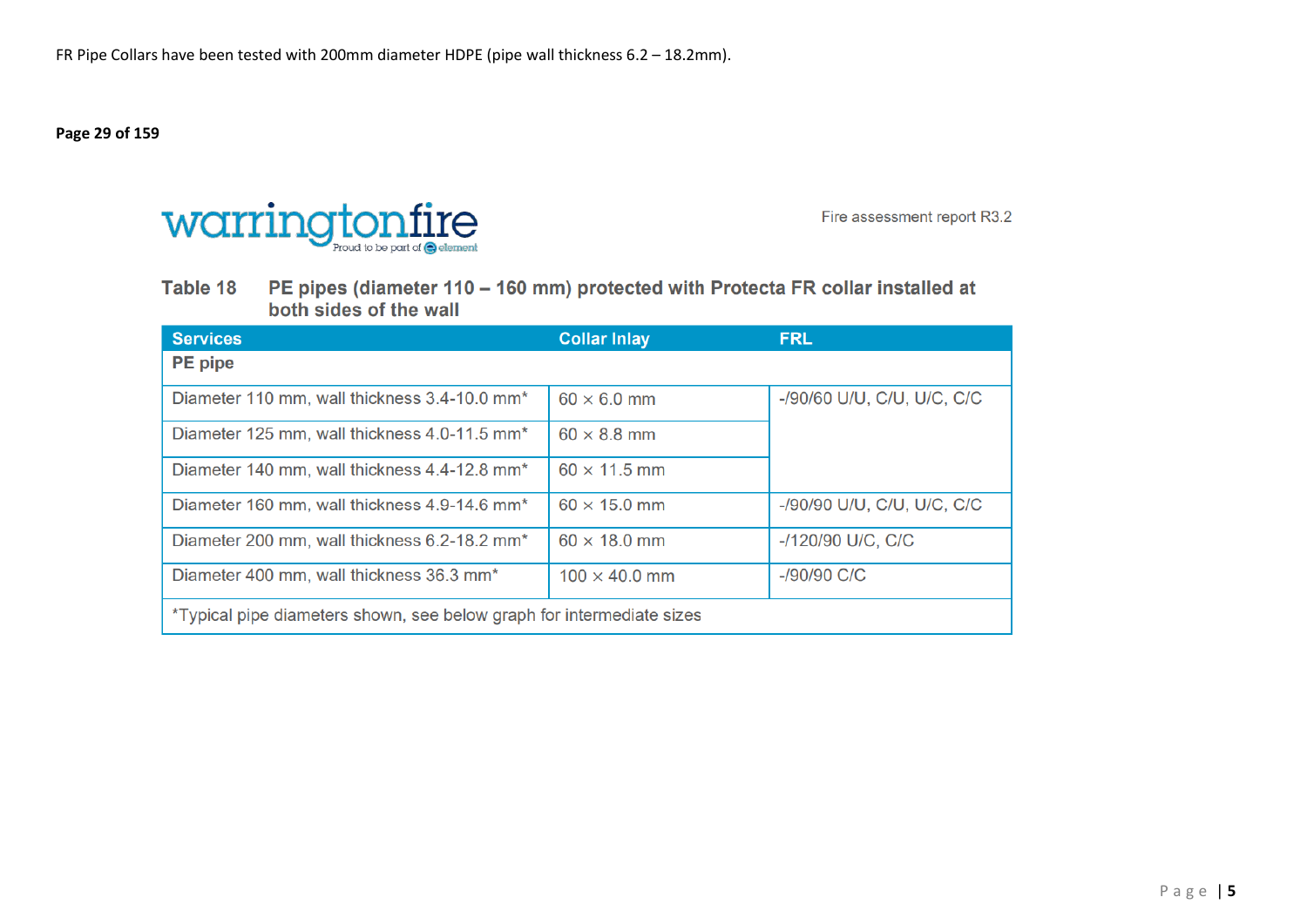

Figure 14 Intermediate pipe wall thicknesses for PE pipe diameters

The particular pipe being subject of this request is 180mm diameter with a pipe wall thickness of 16.4mm. This scope of testing and the oversized collar evidence would support the use of 200mm FR Collars with 180mm diameter HPDE pipe with a wall thickness of 16.4mm for a fire resistance of -/120/90.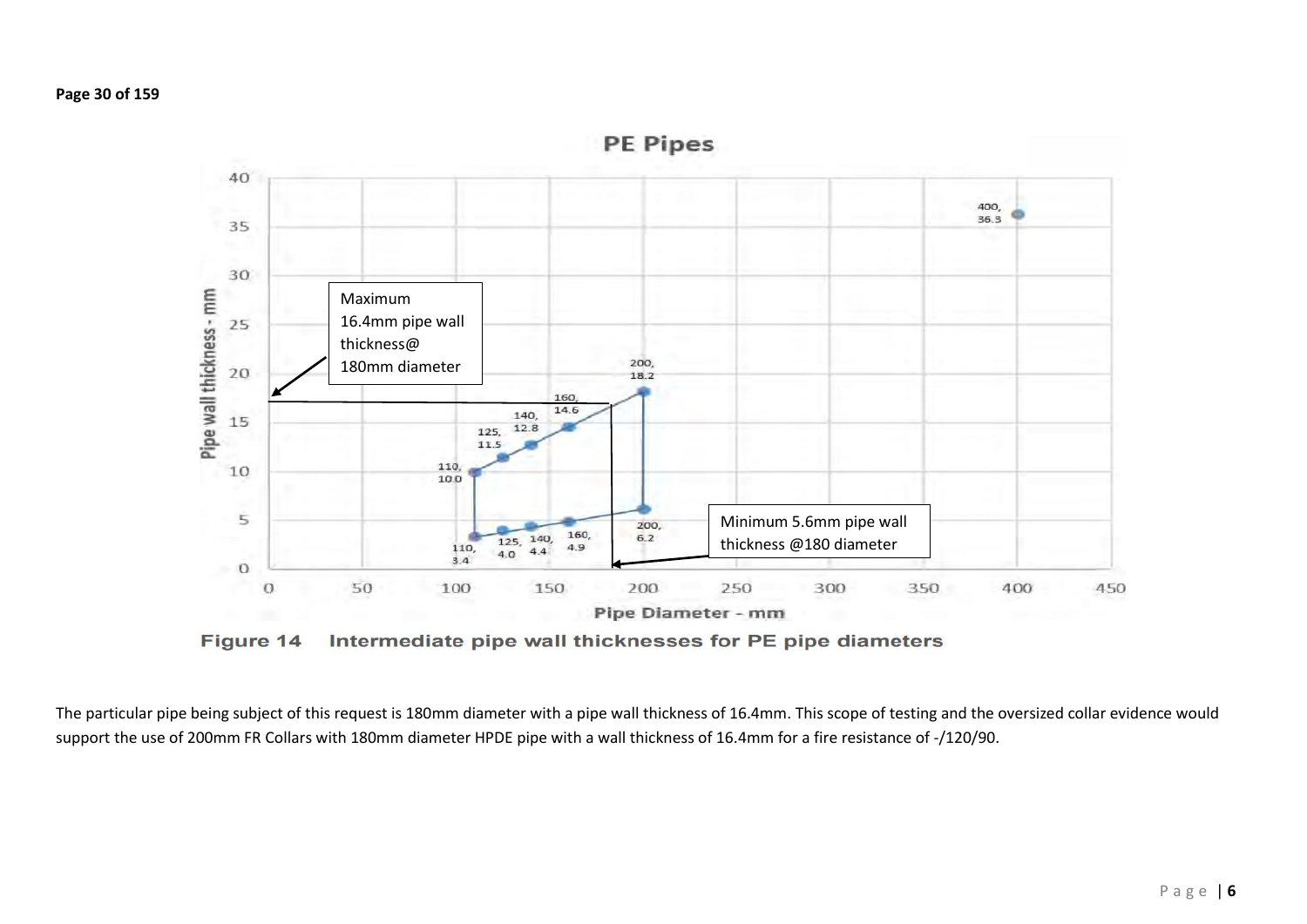## **3. Proposals**

We believe that the 180mm diameter HDPE pipe (Pipe wall thickness 16.4mm) can be solved by affixing Protecta FR Collars (200mm diameter) on both sides of the plasterboard/KOROK wall.

The annular space between the pipe and plasterboard wall must be filled with Protecta FR Acrylic Sealant to the depth of the plasterboard and the collar affixed to the wall as described within the latest installation instructions.

The annular space between the pipe and inside of the collar must not be filled with any sealant/stone wool as it is crucial for the intumescent within the collar to get hot and expand freely within the confines of the collar shell.



## ≥ 100MM DRYWALLS, MASONRY OR CONCRETE WALLS

To summarise, based on direct and indirect fire test evidence, in the opinion of Polyseam Ltd, the fitting of Protecta FR Collars (200mm diameter x 60mm depth) to HPDE pipe (180mm diameter/ 16.4mm pipe wall thickness) will provide an FRR of -/60/60 when fitted to a with gypsum board wall (128mm depth) comprising of 76mm steel KOROK stud and 2 layers of 13mm thick Fyreline gypsum board on both faces of the stud.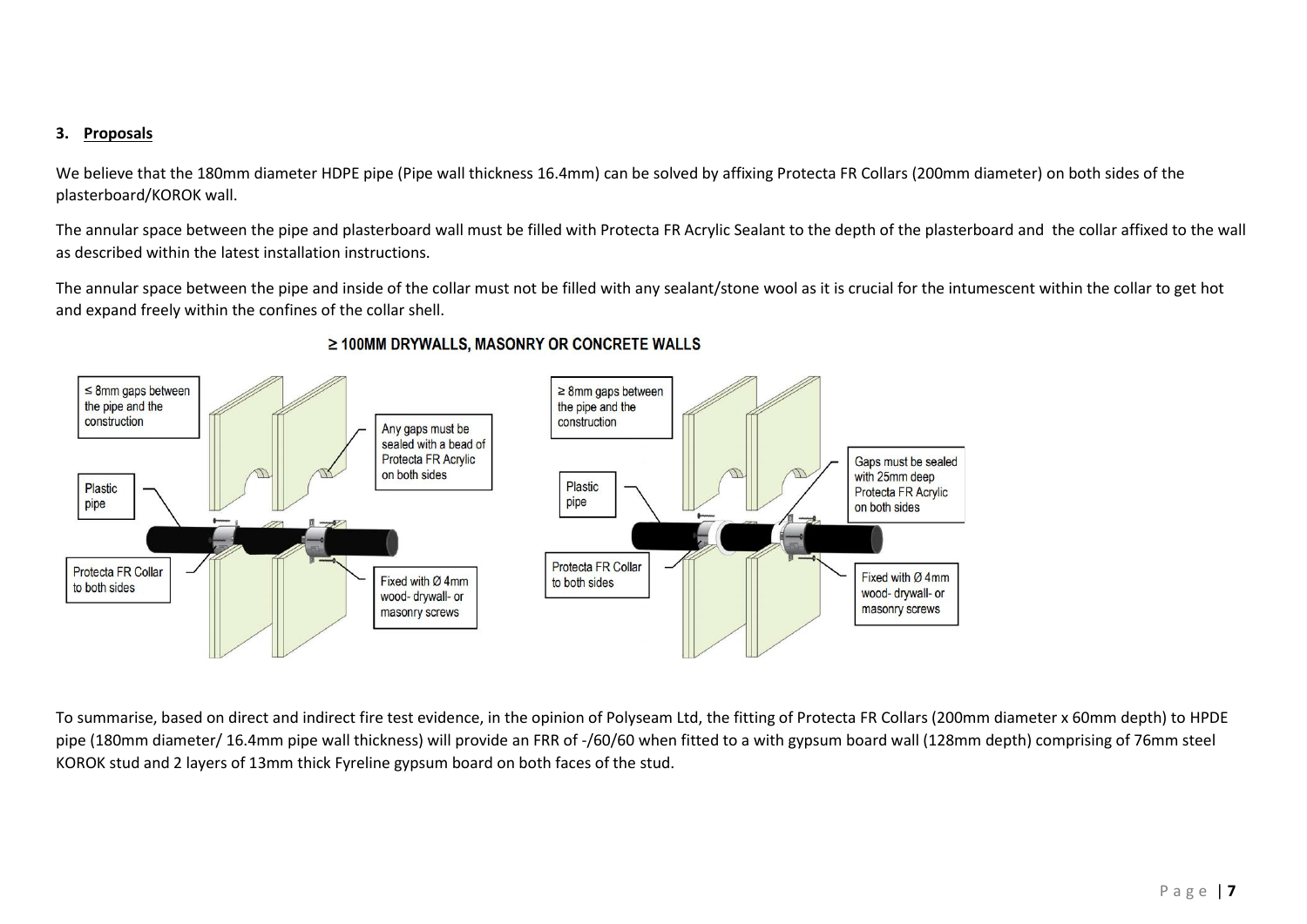# **7. Disclaimer:**

This document is solely to be used for the purpose of and as an Engineering Judgement and as such the following guidelines MUST BE ADHERED TO:

Not be used in lieu of AS systems when available;

Only be issued by a firestop manufacturer's technical personnel or qualified internal engineer or third party certified engineer appointed solely by Polyseam Ltd;

- 1. Be based upon interpolation of previously Polyseam Ltd. AS Tested and Assessed Firestop Sealing System that are sufficiently similar in nature and clearly state the conditions upon which this Engineering Judgement is made;
- 2. Be based on full knowledge of the elements of the constructed system. Such information to be supplied by the approved contractor /architect / controlling body and such information will be deemed to be a correctly represent in its entirety of the constructed system as is or as will be. Any deviation from the information found after this Engineering Judgement is produced / implemented will result in the withdrawal of this Engineering Judgement as supporting data;
- 3. Be based upon full knowledge of the elements of construction to be protected and the understanding of the probable behaviour of that construction and the recommended Polyseam Ltd Protecta Brand Penetration Firestop Sealing Systems as if it were subjected to the appropriate AS Standard Testing Method. Such information to be supplied by the approved contractor / architect / controlling body and such information will be deemed to be a correct representation of the constructed / installed system as is or as will be. Any deviation from the information found after this Engineering Judgement is implemented will result in the withdrawal of this Engineering Judgement as supporting data;
- 4. Be limited to the specific conditions and configuration upon which the Engineering Judgement is intended, based on reasonable performance expectations for the recommended Polyseam Ltd Firestop Sealing System under EN Testing Methods;
- 5. Be accepted for a single specific job, site location / project location, this Engineering Judgement is none transferable to any other job, site location / project location.

RENDER THIS ENGINEERING JUDGEMENT VOID THE CONSEQUENCES OF WHICH POLYSEAM LTD WILL NOT BE RESPONSIBLE. POLYSEAM LIMITED \$N& e 18 THE ASSESSMENT HELD WITHIN THIS DOCUMENT IS FOR THE SOLE PURPOSES TO FORM AN ENGINEERING JUDGEMENT, BASED ON THE AFOREMENTIONED GUIDELINES STATED UNDER TITLE – PURPOSES OF THIS DOCUMENT. NO DEVIATION FROM THE PURPOSE AND GUIDELINES WILL BE RECOGNISED AS FORMING ANY OR PART OF THIS ENGINEERING JUDGEMENT. THIS ENGINEERING JUDGEMENT IS MADE SPECIFICALLY FOR THE PURPOSES OF A SINGLE PENETRATION FOR THE SPECIFIC SITE AND LOCATION INDICATED AND SIGNED FOR BELOW. ALL INFORMATION HELD WITHIN THIS ENGINEERING JUDGEMENT IS BASED UPON EVIDENCE GIVEN BY THE APPROPRIATE CONTRACTOR / ARCHITECT RESPONSIBLE / RESPONSIBLE PERSON FOR THIS SPECIFIC PROJECT. ANY INFORMATION GIVEN BY AN UNAUTHORISED PERSON OR PERSONS OR MISREPRESENTATION OR IS SUBSEQUENTLY SHOWN TO BE INCORRECT THEREAFTER WILL BE DEEMED TO FALL OUTSIDE OF THE ENGINEERING JUDGEMENT AND WILL THUS PRODUCING THIS ENGINEERING JUDGEMENT DO SO IN GOOD FAITH OF THE AFOREMENTIONED AND AS SUCH CANNOT BE HELD RESPONSIBLE FOR